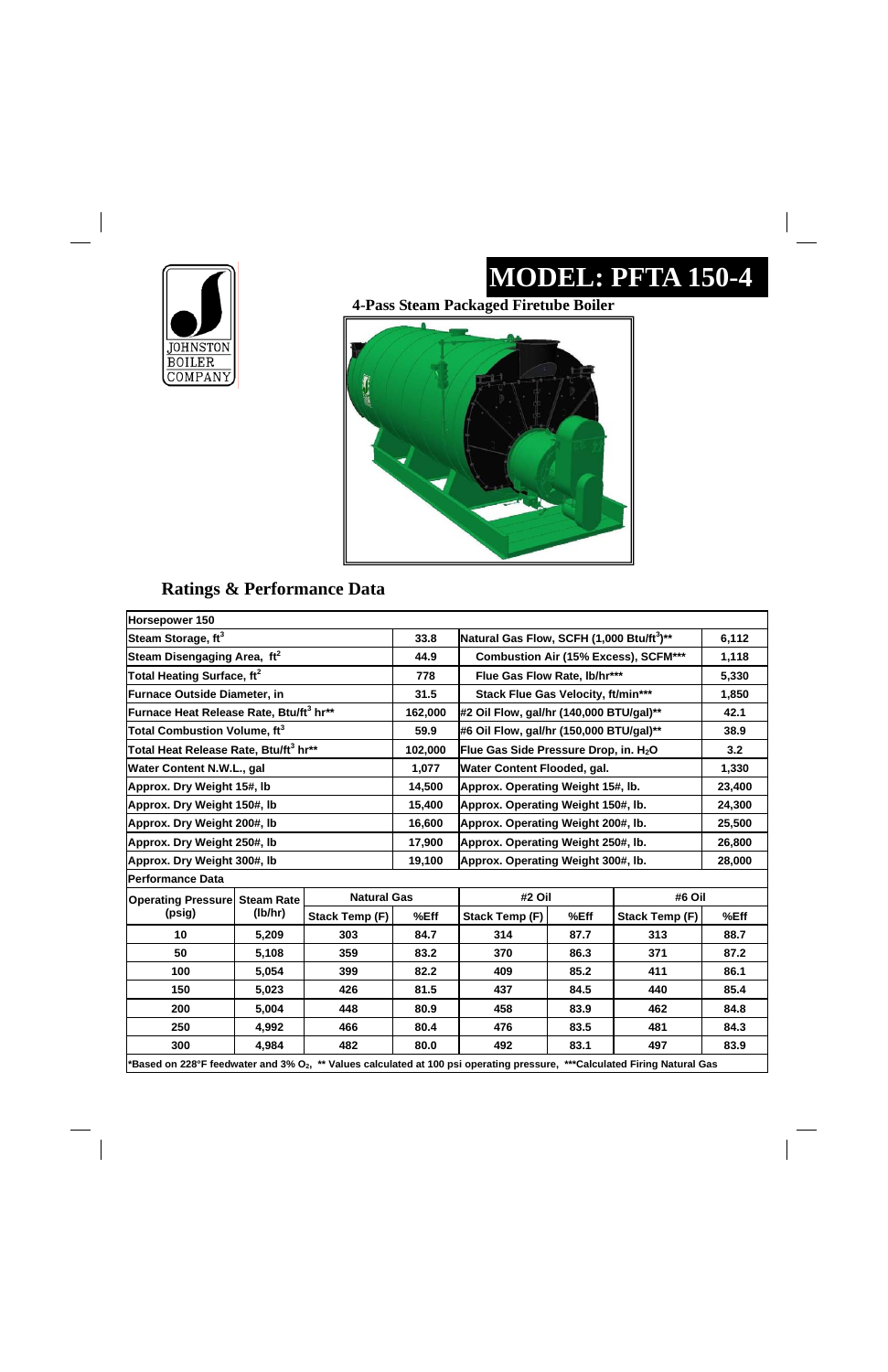### **Drawings - 4-Pass Steam Packaged Firetube Boiler**

**Notes:** 

**150# Steam design shown, all dimensions given in inches. Fuel piping and/or optional boiler trim may increase overall width. Specifications subject to change to incorporate engineering advances. \*May vary on low-NOx designs** 

| <b>Connection &amp; Opening Schedule</b> |                           |                  |              |  |  |  |  |
|------------------------------------------|---------------------------|------------------|--------------|--|--|--|--|
| Conn.                                    | <b>Description</b>        | <b>Type</b>      | Qty          |  |  |  |  |
| <b>FW</b>                                | lFeedwater Inlet          | <b>1.50 FNPT</b> | $\mathbf{2}$ |  |  |  |  |
| MS*                                      | lMain Steam               | 4.00 300# RF     | 1            |  |  |  |  |
| CВ                                       | <b>Continuous Blowoff</b> | <b>1.00 FNPT</b> |              |  |  |  |  |
| BD                                       | <b>Blowdown Outlet</b>    | <b>1.50 FNPT</b> | $\mathbf{2}$ |  |  |  |  |
| <b>MW</b><br>12 X 16<br><b>Manway</b>    |                           |                  |              |  |  |  |  |
| HH<br><b>Hand Hole</b><br>4 X 6<br>6     |                           |                  |              |  |  |  |  |
| *8.00 150#RF Flange on 15 psig Design    |                           |                  |              |  |  |  |  |
|                                          |                           |                  |              |  |  |  |  |



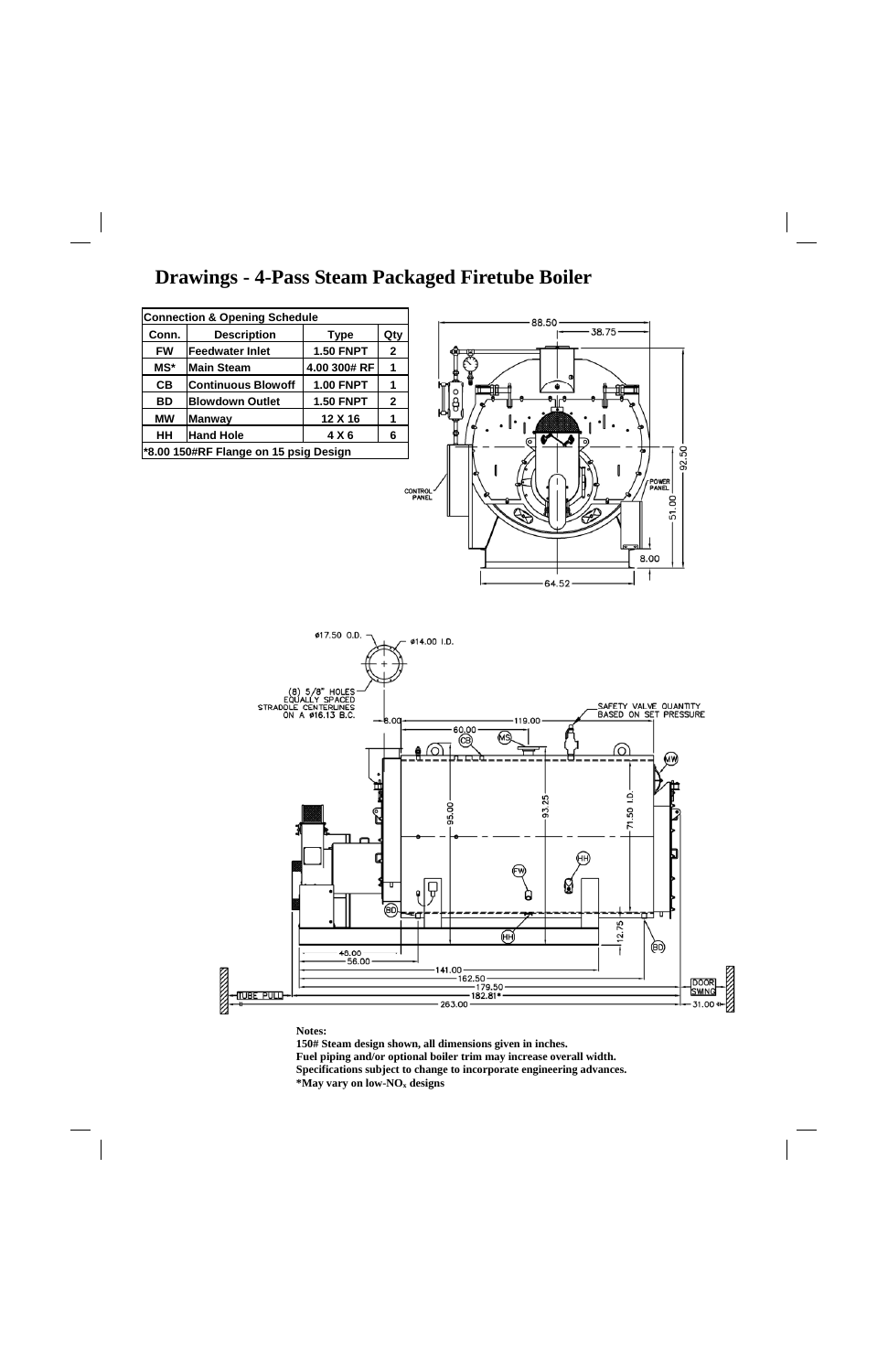# **MODEL: PFTA 150-4**

 $\begin{array}{c} \begin{array}{c} \begin{array}{c} \begin{array}{c} \end{array} \\ \begin{array}{c} \end{array} \end{array} \end{array} \end{array}$ 

## **Base Diagram**





| <b>Thermal Expansion</b> |  |     |             |  |
|--------------------------|--|-----|-------------|--|
| -------                  |  | ^^^ | <u> Ага</u> |  |

| psig                | 15    | 150   | 200   | 250   | 300   |
|---------------------|-------|-------|-------|-------|-------|
| Metal $T_{MAX}$ (F) | 240   | 366   | 388   | 406   | 421   |
| (in)                | 0.061 | 0.102 | 0.110 | 0.116 | 0.122 |
| MS (in)             | 0.001 | 0.001 | 0.001 | 0.001 | 0.001 |
| HT (in)             | 0.073 | 0.123 | 0.133 | 0.141 | 0.148 |

 $\equiv$